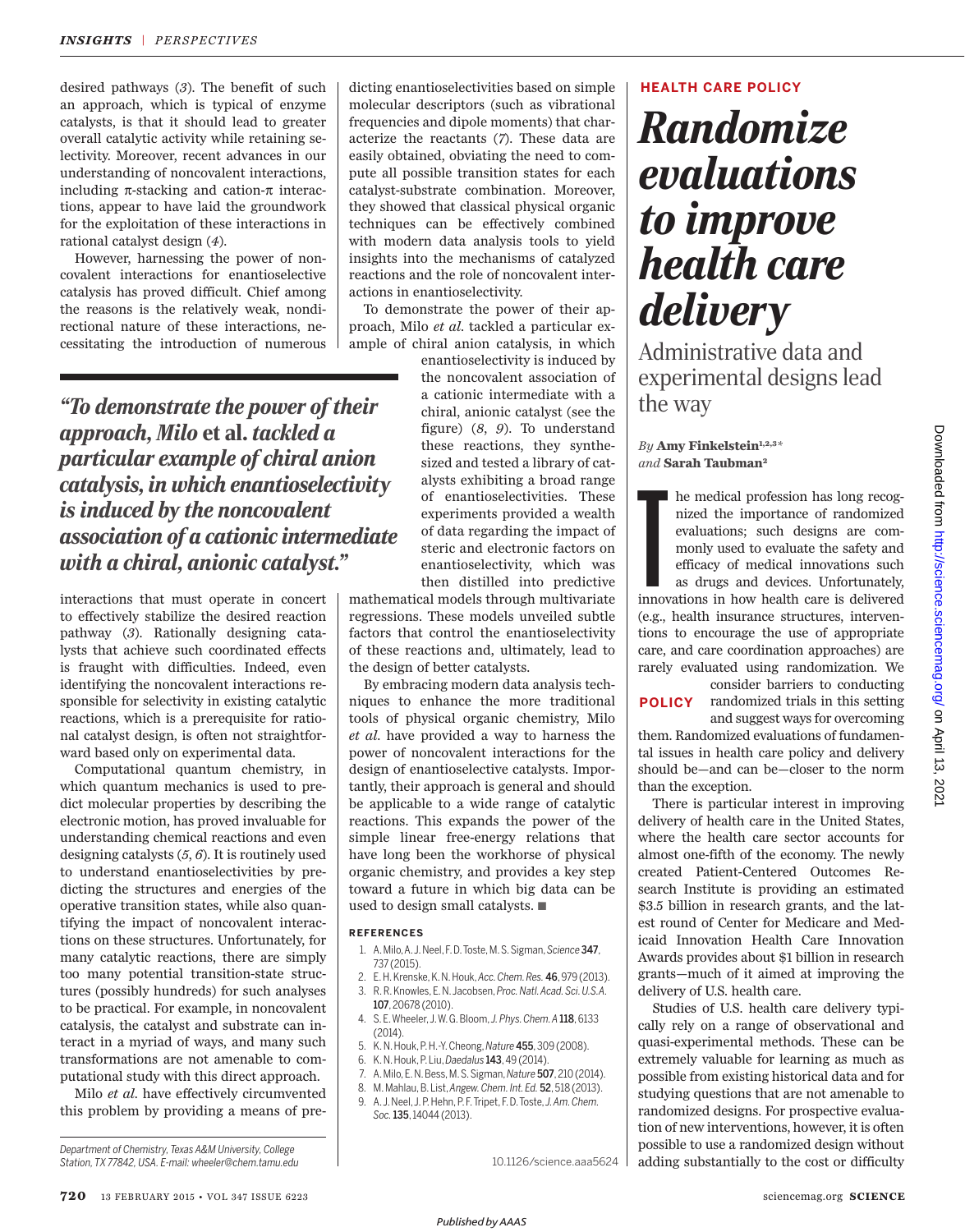of the study. When feasible, randomized designs have an unparalleled ability to provide credible evidence on an intervention's impact. This can be seen in the outsized and enduring influence of the 1970s RAND Health Insurance Experiment, a randomized evaluation of the impact of health insurance in the United States (*1*, *2*). More recently, the attention paid to the 2008 Oregon Health Insurance Experiment (OHIE), a randomized evaluation of the impact of Medicaid  $(3-6)$ , underscores the continued power and influence of such randomized evaluations in both the academy and public discourse.

To explore how commonly randomization is used in health care delivery studies, we examined papers published in a limited set of top journals in medicine, economics, and health services between 2009 and 2013 [see ( *7*) for details on data and methods]. We included papers designed to study causal effects of an intervention (using either randomized or other methods). We focused on a handful of top journals to capture an illustrative set of high-profile studies; the picture may be different across all published (and unpublished) studies. We did, however, observe similar patterns in reviews of trials registered with clinicaltrials.gov and of reports from major contract research organizations ( *7*).

On average, 18% of studies of U.S. health care delivery interventions used randomization (see the table). By comparison, 79% of studies of U.S. medical interventions were randomized (*P*-value for comparison < 0.001). Medical studies involving drugs were very likely to be randomized (86%), but randomization was also common in nondrug medical studies (66%).

Of course, regulatory and funding environments in medicine are quite different from those in the social sciences. However, we found several areas of social science where randomization is used far more than in health care delivery. In U.S. education studies in top economics journals, 36% were randomized (*P*-value for comparison = 0.028). More notably, 46% of international development studies in top economics journals were randomized  $(P < 0.001)$ . Even within health care delivery, there appears to be more use of randomization internationally than within the United States. Looking across the same journals in medicine, economics, and health services as above, 41% of health care delivery studies conducted outside of the United States were randomized, compared with 18% in the United States  $(P < 0.001)$ .

*<sup>1</sup>Department of Economics, Massachusetts Institute of Technology, Cambridge, MA 02139, USA. 2 J-PAL North America, Massachusetts Institute of Technology, Cambridge, MA 02139, USA. <sup>3</sup>National Bureau of Economic Research, Cambridge, MA 02138, USA. \*E-mail: afnk@mit.edu*

**DATA AND DESIGN.**To understand why randomized trials in U.S. health care delivery have been rare, we turn to some of the challenges in conducting such studies. We then propose practical approaches to managing these challenges.

We begin with potential ethical considerations. For medical innovations, randomized trials are considered essential in determining both safety and efficacy. In health care delivery, safety concerns tend to be less strong. However, there is often equipoise regarding effectiveness. Moreover, it is common in health care delivery for promising programs to reach only a small fraction of the individuals who might benefit. Where

A corollary of this labor-intensive approach is that randomized evaluations frequently focus on very specific patient populations. Of the 31 randomized health care delivery studies from top medical journals included in the table, 77% were convenience samples (for example, patients at a single hospital). This raises important concerns about their generalizability.

This expensive, time-consuming, and convenience-sample approach may be necessary in most medical trials, where there are often real risks to participants. However, in most health care delivery interventions, there is usually only minimal risk of harm to participants. As a result, an alternative ap-



there are capacity constraints, random assignment can be the most equitable way to allocate limited slots. Indeed, the random selection used in the OHIE was designed by the state in conjunction with stakeholders specifically to address fairness concerns (*8*).

Another common concern is that randomized evaluations are prohibitively costly, but this does not have to be the case. It is true that the typical model for randomized controlled trials in medicine is expensive and time-consuming. Screening, recruiting, and obtaining informed consent from individual patients before randomization and then collecting follow-up data for the purposes of the study is labor-intensive and difficult. Historically, most randomized trials of health care delivery innovations have followed this model. Our review of randomized studies of U.S. health care delivery published between 2009 and 2013 in top medical journals (*7*) found that 80% recruited and requested consent from individuals and 85% collected primary data.

proach to randomization can produce valid causal estimates at substantially reduced cost. Randomization is done, with a waiver of informed consent, on a set of potentially eligible individuals, and those who are randomized into the treatment group are offered the intervention. All individuals included in the random assignment—including those who do not accept the offer of the intervention—are followed. Low take-up of the program (adherence to the assigned protocol) does not interfere with obtaining consistent estimates of the program's causal effects (*9*). This type of randomization design was used in the OHIE; those randomly selected were offered Medicaid applications, which allowed us to study the impact of Medicaid coverage.

Although this approach reduces the statistical power of the study, it is compatible with running large trials and trials with more representative samples, because it does not require individual recruitment, and individuals can be followed passively in administrative data. Data collected, used, and stored for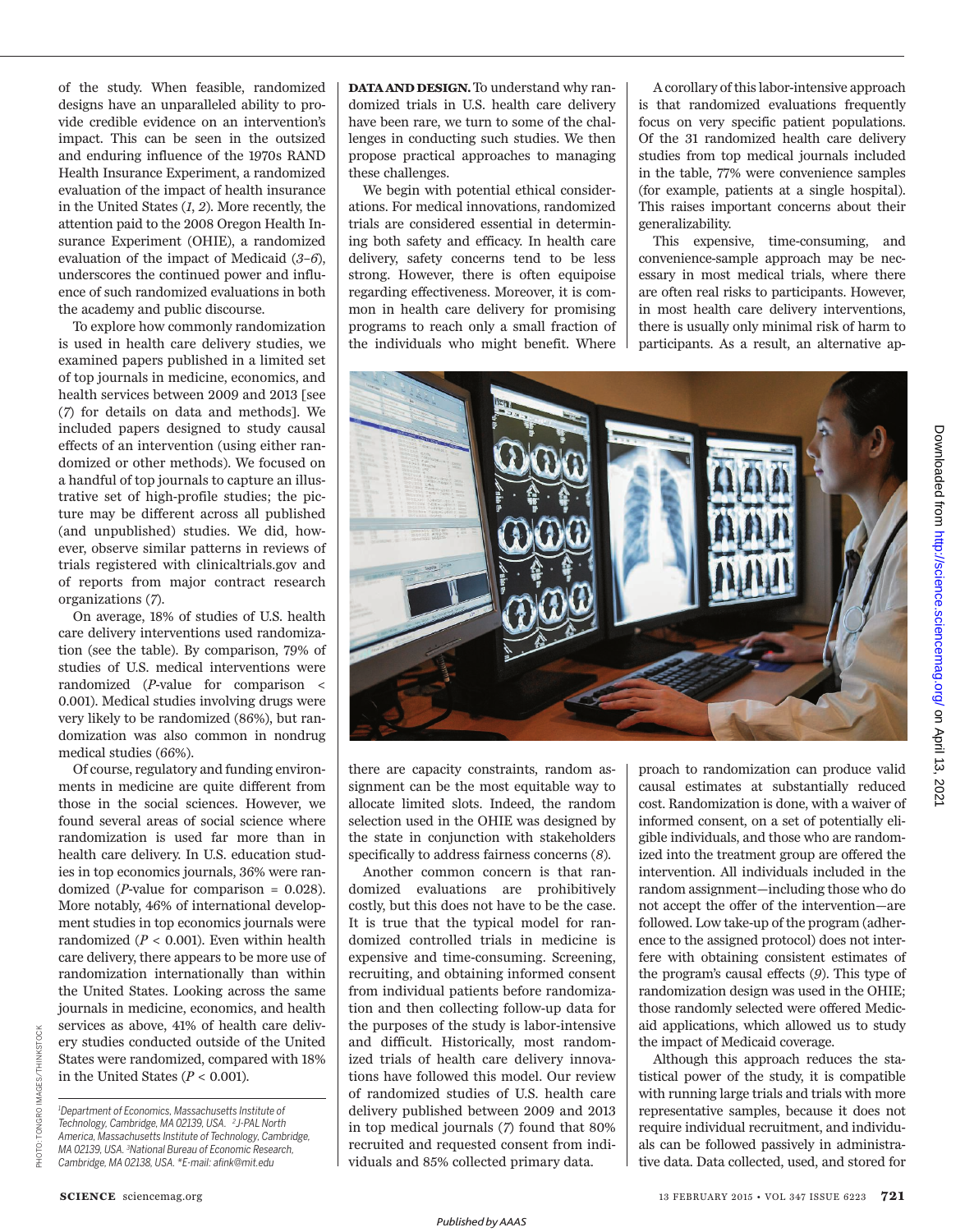# **Not as many randomized studies as there could be**

| <b>TOPIC</b>                                                 | <b>NUMBER OF</b><br><b>STUDIES</b> | <b>NUMBER</b><br><b>RANDOMIZED</b> | <b>PERCENT</b><br><b>RANDOMIZED</b> |
|--------------------------------------------------------------|------------------------------------|------------------------------------|-------------------------------------|
| U.S. health care delivery                                    |                                    |                                    |                                     |
| Top medical journals (subsample)                             | 62                                 | 31                                 | 50                                  |
| Top economics journals                                       | 13                                 | $\overline{c}$                     | 15                                  |
| Top health services journals                                 | 405                                | 13                                 | 3                                   |
| Adjusted average*                                            |                                    |                                    | 18                                  |
| Comparison to medical innovations in top medical journals    |                                    |                                    |                                     |
| Medical treatment (U.S. based)                               | 176                                | 139                                | 79                                  |
| Medical treatment (international)                            | 177                                | 136                                | 77                                  |
| Comparison to other topics in top economics journals**       |                                    |                                    |                                     |
| All other U.S.-based                                         | 192                                | 14                                 | 7                                   |
| Public finance                                               | 50                                 | $\overline{4}$                     | 8                                   |
| Industrial organization                                      | 48                                 | $\Omega$                           | $\Omega$                            |
| Labor                                                        | 31                                 | $\overline{c}$                     | 6                                   |
| Education                                                    | 22                                 | 8                                  | 36                                  |
| Other                                                        | 57                                 | $\overline{4}$                     | 7                                   |
| International development                                    | 37                                 | 17                                 | 46                                  |
| Health care delivery studies conducted outside of the U.S.A. |                                    |                                    |                                     |
| Top medical journals (subsample)                             | 30                                 | 19                                 | 63                                  |
| Top economics journals                                       | $\overline{4}$                     | 1                                  | 25                                  |
| Top health services journals                                 | 53                                 | $\overline{c}$                     | $\overline{4}$                      |
| Adjusted average*                                            |                                    |                                    | 41                                  |

**Use of randomization by study topic.** The table includes all empirical papers designed to study causal effects of an intervention and published in top journals in three fields. Medical: four randomly selected months per year 2009–2013 for *New England Journal of Medicine*, *Journal of the American Medical Association*, *Annals of Internal Medicine, and PLOS Medicine*. We excluded *BMJ* and *Lancet* after a preliminary investigation of 4 months of publications found no studies of U.S. health care delivery in either journal. Economics: 2009–2013 in the *American Economic Review*, *Quarterly Journal of Economics*, *Journal of Political Economy*, and *Econometrica*. Health services: 2009–2013 in *Health Affairs*, *Medical Care*, and *Milbank Quarterly*. \*The average adjusts for the fact that we reviewed only 20 out of 60 months of medical journals but all issues of economics and health services journals. Medical journals typically published more frequently and provided ample articles to provide a good estimate, which was then upweighted in the total. \*\*Economics papers may be coded as having more than one topic and would contribute to each. See (7) for details.

reasons other than the study—such as from insurance claims, hospital discharges, electronic medical records, employment records, and mortality records—often include a virtual census of the relevant individuals. These data allow researchers to examine a wide range of impacts at substantially lower cost than primary data collection.

Compared with surveys, such administrative data offer several additional advantages besides lower cost. They are less likely to suffer from bias due to differential nonresponse or attrition. They can provide close-to-realtime results on the impact of an intervention. They can also be used for following up on long-term outcomes of the intervention [e.g., the impact of kindergarten classes on adult earnings in the Project STAR study (10)]. By combining the alternative randomization approach with follow-up in administrative data, randomized evaluations can be made no more costly than the prospective observational evaluations that are commonly done in U.S. health care delivery.

A final set of challenges revolves around the ways individuals and systems interact. Some of the most promising ideas for U.S. health care delivery interventions involve reforms to entire systems of care. Clusterrandomized designs can be a useful tool here. Some system-level or comprehensive interventions may even be amenable to patient-level randomization. For example, innovations such as including bundling payments for episodes of care and creating shared saving contracts—major themes in current health policy discussions—are often held up as examples of something hard to study through randomized evaluation. Yet as these payment mechanisms expand to take on new groups of patients, randomizing which individuals are included may be possible.

Of course, some interventions—including individual-level interventions—can have system-wide effects if implemented on a large scale. Consider the expansion of insurance coverage. A randomized study like the OHIE allows us to detect effects of covering a given individual with insurance, while holding the general health care environment constant. However, capacity constraints in the health care system may limit effects of marketwide expansions, particularly in the short run; alternatively, as suggested by quasiexperimental work (11), provider responses to a market-wide insurance expansion—such as adoption of new medical technology and changes in practice style—may amplify effects of market-wide expansions. In some cases, it is possible to design studies that look at these broader effects, by randomizing the proportion of individuals within the relevant unit who are assigned the treatment, as well as randomizing which individuals within the unit are assigned the treatment (12). In other cases, however, such approaches are not practical or feasible, and we need to draw on other methods.

More generally, this discussion highlights the value of experiments that are actively designed by researchers to shed light on specific mechanisms. The OHIE was not prospectively designed by researchers (8) and, as a result, leaves much to be debated, such as whether an alternatively designed Medicaid program could achieve most of the benefits but at lower cost [see, e.g.,  $(13)$ ]. By contrast, the RAND Health Insurance Experiment was prospectively designed by researchers to shed light on tradeoffs involved in costsharing. It used multiple arms to randomly vary cost-sharing features of health insurance that individuals received. It has been widely used in policy and academic discussions of optimal cost-sharing designs.

Governments, insurers, employers, and health care providers are experimenting with a wide variety of innovations intended to improve health and reduce costs. Increased use of randomized evaluations offers a feasible way to more rigorously measure their efficacy and accelerate the pace at which we improve the health care delivery system. ■

## **REFERENCES AND NOTES**

- 1. J. P. Newhouse, the Insurance Experiment Group, *Free for All? Lessons from the RAND Health Insurance Experiment* (Harvard Univ. Press, Cambridge, 1993).
- 2. A. Aron-Dine *et al*., *J. Econ. Perspect.* 27, 197 (2013).
- 3. K. Baicker *et al., N. Engl. J. Med.* 368, 1713 (2013).
- 4. K. Baicker *et al*., *Am. Econ. Rev.*104, 322 (2014).
- 5. A. Finkelstein *et al., Q. J. Econ.*127, 1057 (2012). 6. S. L. Taubman *et al*., *Science* 343, 263 (2014).
	-
- 7. A. Finkelstein, S. Taubman, "Using randomized evaluations to improve the efficiency of US healthcare delivery" (J-PAL North America, Cambridge, MA, 2014); www.povertyactionlab.org/node/10558.
- 8. H. Allen *et al*., *J. Health Polit. Policy Law*38, 1183 (2013).
- 9. J. Angrist *et al*., *J. Am. Stat. Assoc.* 91, 444 (1996).
- 10. R. Chetty *et al*., *Q. J. Econ.*126, 1593 (2011).
- 11. A. Finkelstein, *Q. J. Econ.*122, 1 (2007).
- 12. B. Crepon *et al*., *Q. J. Econ.*128, 531 (2013).
- 13. R. Douthat, *New York Times*. 5 May 2013.

### **ACKNOWLEDGMENTS**

We acknowledge funding from the Laura and John Arnold **Foundation** 

10.1126/science.aaa2362

*Published byAAAS*